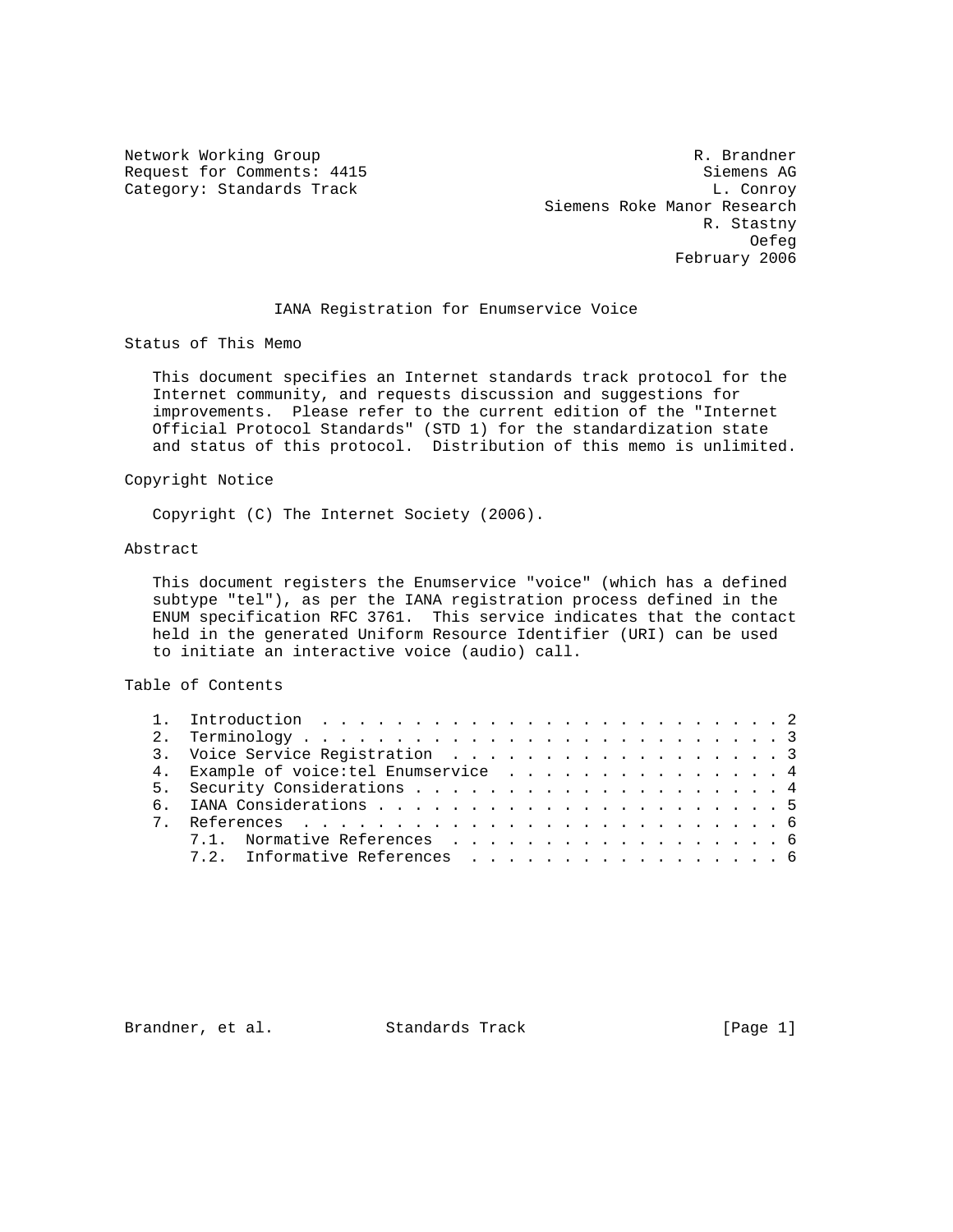## 1. Introduction

 ENUM (E.164 Number Mapping, RFC 3761 [1]) is a system that transforms E.164 numbers [2] into domain names and then uses DNS (RFC 1034 [3]) features such as delegation through NS records, and the use of Naming Authority Pointer (NAPTR) records, to look up the communication services available for a specific domain name.

 This document registers an Enumservice according to the guidelines given in RFC 3761 to be used for provisioning in the services field of a NAPTR [4] resource record to indicate what class of functionality a given endpoint offers. The registration is defined within the Dynamic Delegation Discovery System (DDDS, [5] [6] [4] [7] [8]) hierarchy, for use with the "E2U" DDDS application defined in RFC 3761.

 Enumservices have a type and subtype. This latter is optional, as it may be implicit in the service type. The type defines the kind of communication session that can be initiated using the contact indicated by the URI generated by the enclosing NAPTR. In telecommunications engineering terms, it reflects the "teleservice".

 The subtype defines the subsystem that is to be used to initiate the communication session. Note that the subtype definition is usually associated with the URI scheme that is to be used.

 Both the type and subtype (where present) must be supported for the NAPTR to be used by a potential correspondent.

 There are a number of DDDS applications in addition to ENUM (for example, see [7] and [8]). However, an Enumservice indication operates only within the context of the "E2U" (ENUM) DDDS Application.

 Whilst the protocol elements that make up ENUM are defined in the above documents and in this one, further examples of the use to which these may be put are given in other documents, for example, in ETSI TS 102 172 [11].

 This document registers the Enumservice "voice" (which has a defined subtype "tel"), as per the IANA registration process defined in the ENUM specification RFC 3761. This service indicates that the contact held in the generated URI can be used to initiate an interactive voice (audio) call.

Brandner, et al. Standards Track [Page 2]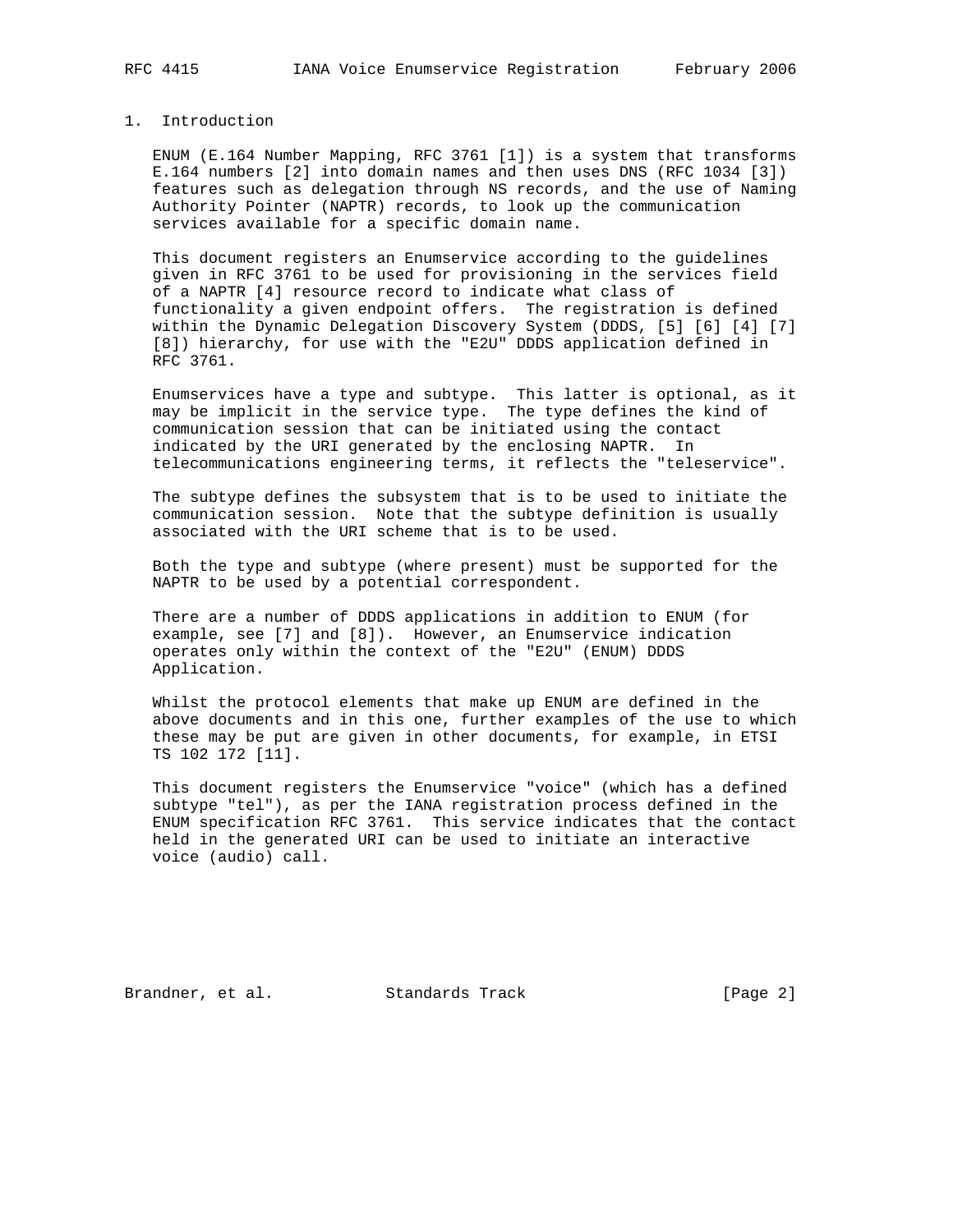2. Terminology

 The key words "MUST", "MUST NOT", "REQUIRED", "SHALL", "SHALL NOT", "SHOULD", "SHOULD NOT", "RECOMMENDED", "MAY", and "OPTIONAL" in this document are to be interpreted as described in BCP 14, RFC 2119 [9].

3. Voice Service Registration

 Enumservice Name: "voice" Enumservice Type: "voice" Enumservice Subtype: "tel" URI Scheme: 'tel:'

Functional Specification:

 The kind of communication indicated by this Enumservice is "Interactive Voice". From a protocol perspective, this communication is expected to involve bidirectional media streams carrying audio data.

 A client may imply that the person controlling population of a NAPTR holding this Enumservice indicates his capability to engage in an interactive voice session when contacted using the URI generated by this NAPTR.

Security Considerations:

See Section 5.

Intended Usage: COMMON

Authors:

 Rudolf Brandner, Lawrence Conroy, and Richard Stastny (for author contact detail, see Authors' Addresses section)

Any other information the author deems interesting:

 This Enumservice indicates that the person responsible for the NAPTR is accessible via the Public Switched Telephone Network (PSTN) or Public Land Mobile Network (PLMN) using the value of the generated URI.

 The kind of subsystem required to initiate a Voice Enumservice with this subtype is a "Dialer". This is a subsystem that either

Brandner, et al. Standards Track [Page 3]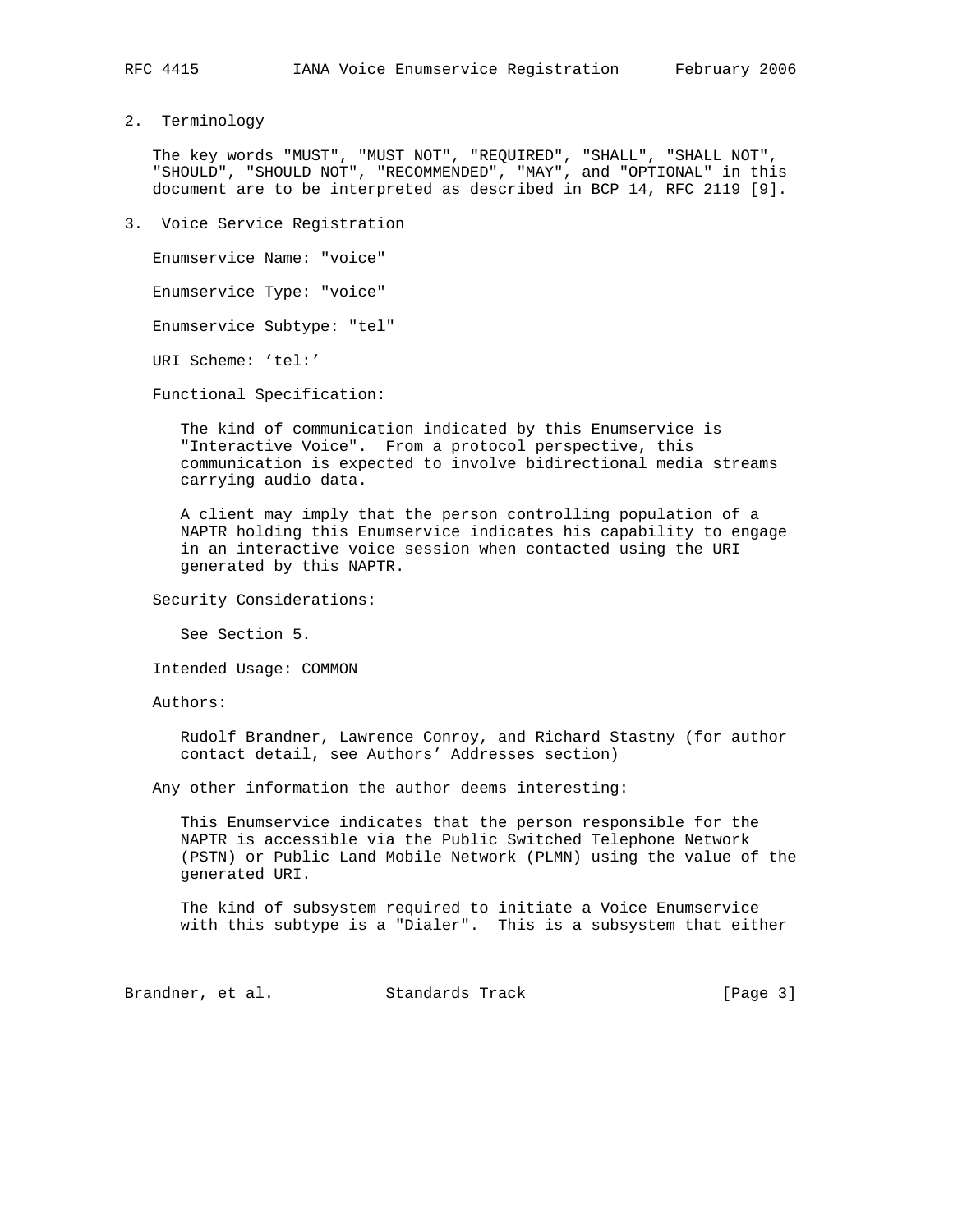provides a local connection to the PSTN or PLMN or provides an indirect connection to those networks. The subsystem will use the telephone number held in the generated URI to place a voice call. The voice call is placed to a network that uses E.164 numbers to route calls to an appropriate destination.

 Note that the PSTN/PLMN connection may be indirect. The end user receiving this NAPTR may have a relationship with a Communications Service Provider that accepts call initiation requests from that subsystem using an IP-based protocol such as SIP or H.323, and places the call to the PSTN using a remote gateway service. In this case, the provider either may accept requests using "tel:" URIs or has a defined mechanism to convert "tel:" URI values into a "protocol-native" form.

 The "tel:" URI value SHOULD be fully qualified (using the "global phone number" form of RFC 3966 [10]). A "local phone number" as defined in that document SHOULD NOT be used unless the controller of the zone in which the NAPTR appears is sure that it can be distinguished unambiguously by all clients that can access the resource record and that a call from their network access points can be routed to that destination.

4. Example of voice:tel Enumservice

 The following is an example of the use of the Enumservice registered by this document in a NAPTR resource record.

 \$ORIGIN 0.6.9.2.3.6.1.4.4.e164.arpa. 3.8.0 NAPTR 10 100 "u" "E2U+voice:tel" "!^.\*\$!tel:+441414960000!" .

## 5. Security Considerations

 DNS, as used by ENUM, is a global, distributed database. Thus, any information stored there is visible to anyone anonymously. Whilst this is not qualitatively different from publication in a telephone directory, it does open the data subjects to having "their" information collected automatically without any indication that this has been done or by whom.

 Such data harvesting by third parties is often used to generate lists of targets for unrequested information; in short, they are used to address "spam". Anyone who uses a Web-archived mailing list is aware that the volume of "spam" email sent increases when he or she posts to the mailing list; publication of a telephone number in ENUM is no different, and may be used for attempts to send "junk faxes" or "junk SMS", for example.

Brandner, et al. Standards Track [Page 4]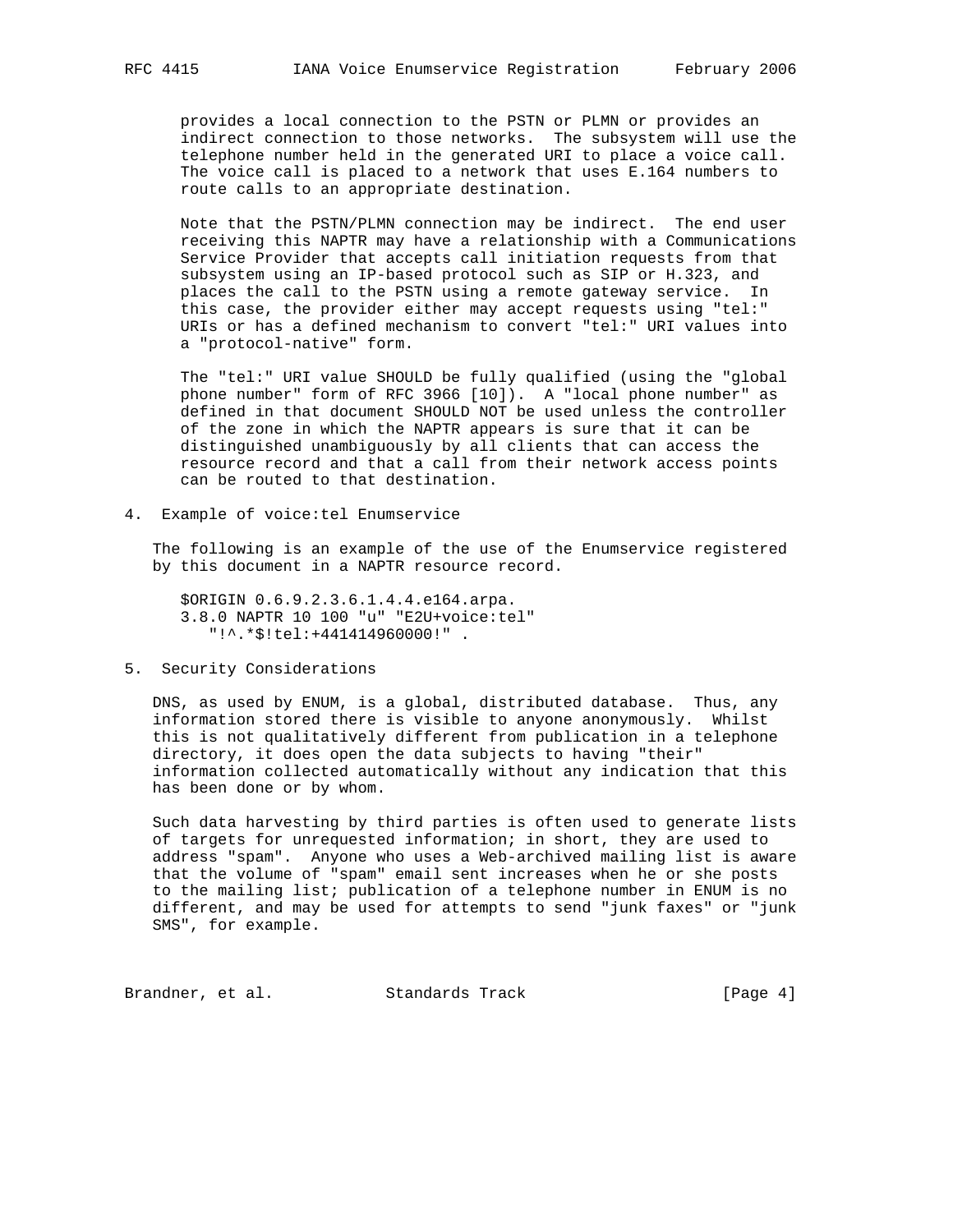Many mailing list users have more than one email address and use "sacrificial" email accounts when posting to such lists to help filter out unrequested emails sent to them. This is not so easy with published telephone numbers; the PSTN E.164 number assignment process is much more involved and usually a single E.164 number (or a fixed range of numbers) is associated with each PSTN access. Thus, providing a "sacrificial" phone number in any publication is not possible.

 Due to the implications of publishing data on a globally accessible database, as a principle the data subjects MUST give their explicit informed consent to data being published in ENUM.

 In addition, they should be made aware that, due to storage of such data during harvesting by third parties, removal of the data from publication will not remove any copies that have been taken; in effect, any publication may be permanent.

 However, regulations in many regions will require that the data subjects can at any time request that the data be removed from publication and that their consent for its publication be explicitly confirmed at regular intervals.

 When placing a voice call via the PSTN (or from the Public Land Mobile Network), the sender may be charged for this action. In both kinds of networks, calling some numbers is more expensive than sending to others; both kinds of networks have "premium rate" services that can be charged at a rate considerably more than a "normal" call. As such, it is important that end users be asked to confirm placing the call and that the destination number be presented to them. It is the originating user's choice whether or not to place a call to this destination number, but the originating user SHOULD be shown the destination number so that he or she can make this decision.

 In addition to the specific security considerations given above, all security considerations given in RFC 3761 apply, as well as the DNS-specific threats covered in RFC 3833 [12].

6. IANA Considerations

 The IANA has registered the Enumservice "voice" with a single subtype "tel" according to the framework defined in RFC 3761. The current document defines this Enumservice and the expected behaviour of clients.

Brandner, et al. Standards Track [Page 5]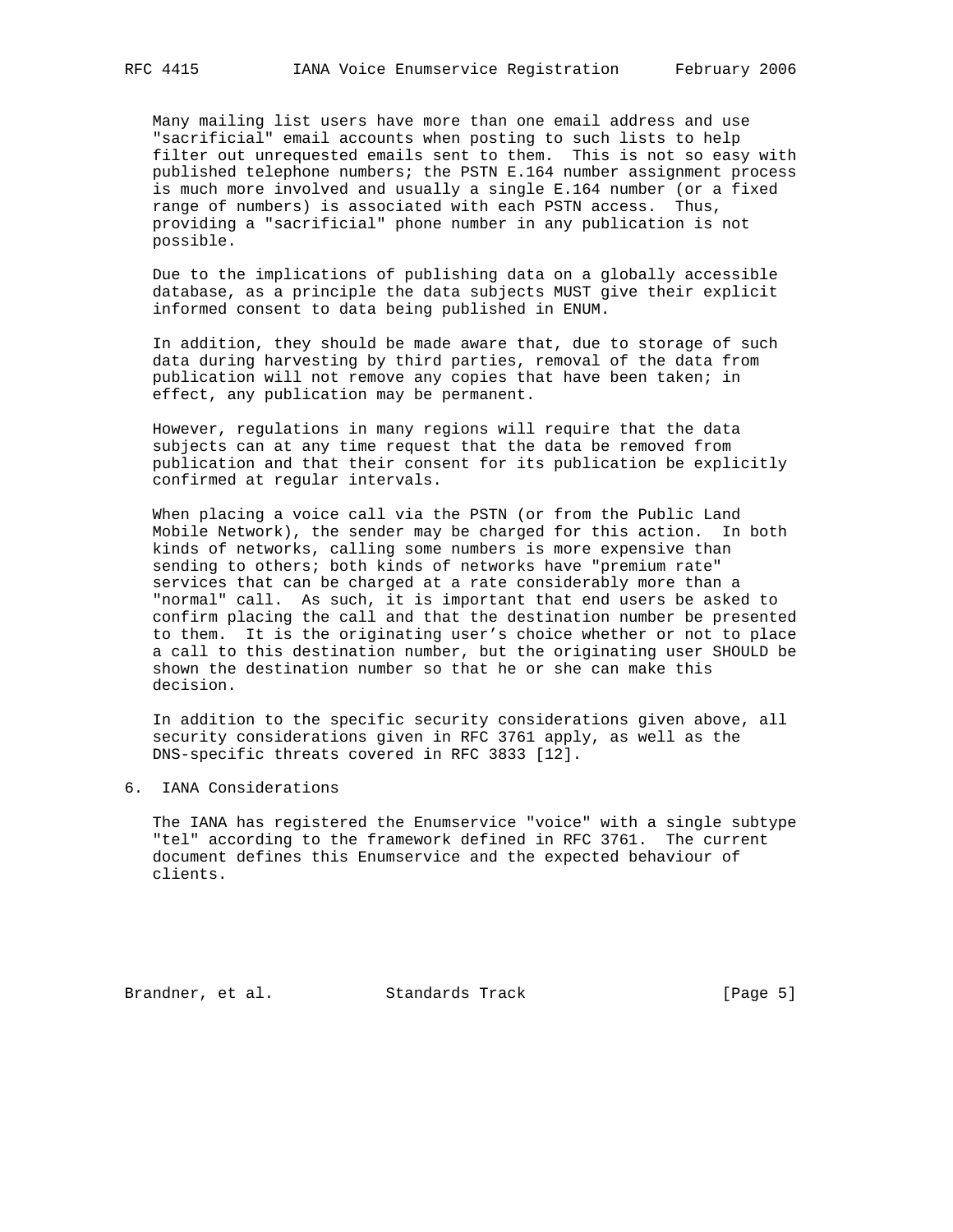# 7. References

- 7.1. Normative References
	- [1] Faltstrom, P. and M. Mealling, "The E.164 to Uniform Resource Identifiers (URI) Dynamic Delegation Discovery System (DDDS) Application (ENUM)", RFC 3761, April 2004.
	- [2] ITU-T, "The International Public Telecommunication Number Plan", Recommendation E.164, May 1997.
	- [3] Mockapetris, P., "DOMAIN NAMES CONCEPTS AND FACILITIES", RFC 1034, November 1987.
	- [4] Mealling, M., "Dynamic Delegation Discovery System (DDDS) Part Three: The Domain Name System (DNS) Database", RFC 3403, October 2002.
	- [5] Mealling, M., "Dynamic Delegation Discovery System (DDDS) Part One: The Comprehensive DDDS", RFC 3401, October 2002.
	- [6] Mealling, M., "Dynamic Delegation Discovery System (DDDS) Part Two: The Algorithm", RFC 3402, October 2002.
	- [7] Mealling, M., "Dynamic Delegation Discovery System (DDDS) Part Four: The Uniform Resource Identifiers (URI)", RFC 3404, October 2002.
	- [8] Mealling, M., "Dynamic Delegation Discovery System (DDDS) Part Five: URI.ARPA Assignment Procedures", RFC 3405, October 2002.
	- [9] Bradner, S., "Key words for use in RFCs to Indicate Requirement Levels", RFC 2119, BCP 14, March 1997.
	- [10] Schulzrinne, H., "The tel URI for Telephone Numbers", RFC 3966, December 2004.

# 7.2. Informative References

- [11] ETSI, "Minimum Requirements for Interoperability of ENUM Implementations", ETSI TS 102 172, January 2005.
- [12] Atkins, D. and R. Austein, "Threat Analysis of the Domain Name System (DNS)", RFC 3833, August 2004.

Brandner, et al. Standards Track [Page 6]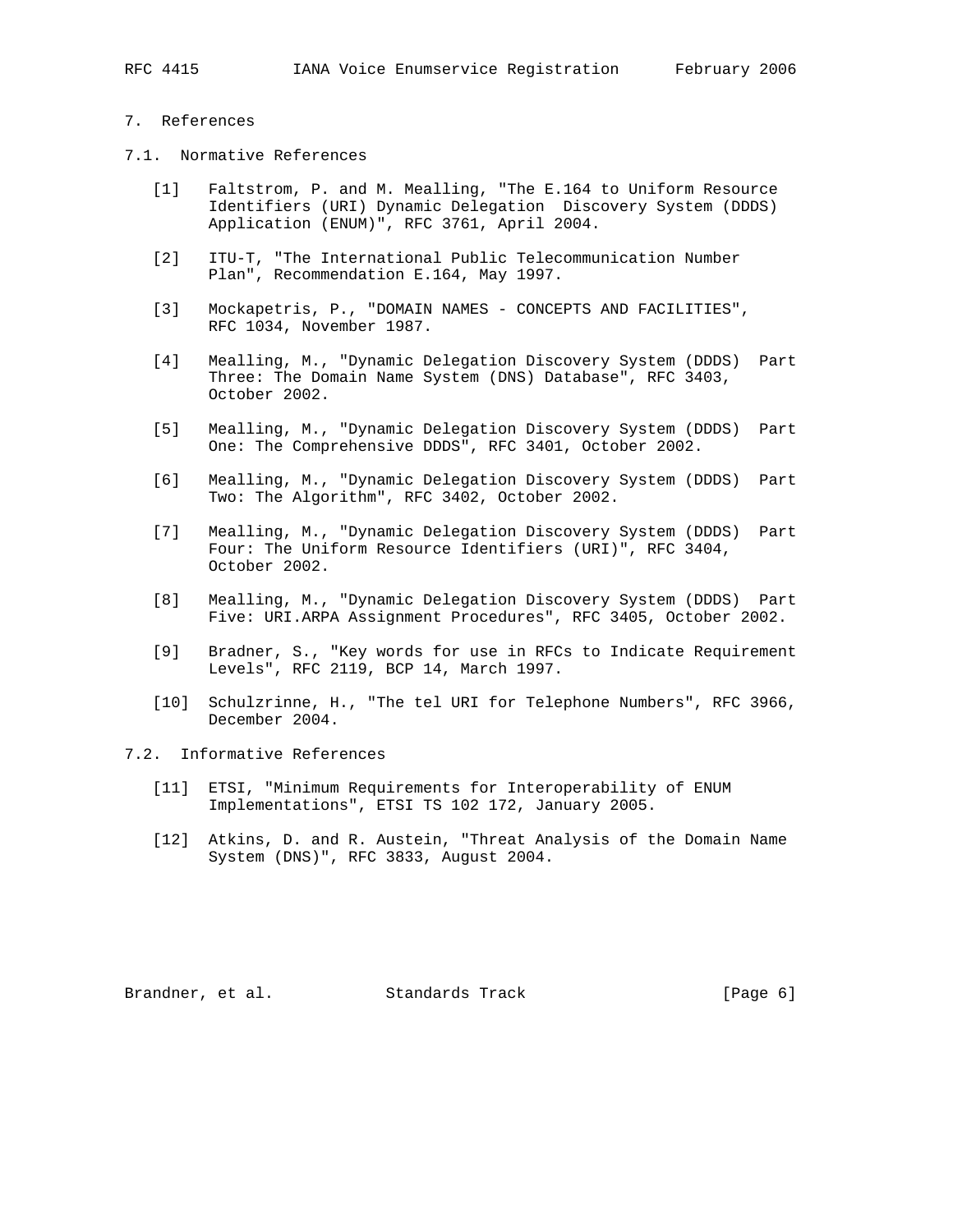Authors' Addresses

 Rudolf Brandner Siemens AG Hofmannstr. 51 81359 Munich Germany

 Phone: +49-89-722-51003 EMail: rudolf.brandner@siemens.com

 Lawrence Conroy Siemens Roke Manor Research Roke Manor Romsey United Kingdom

 Phone: +44-1794-833666 EMail: lwc@roke.co.uk

 Richard Stastny Oefeg Postbox 147 1103 Vienna Austria

 Phone: +43-664-420-4100 EMail: Richard.stastny@oefeg.at

Brandner, et al. Standards Track [Page 7]